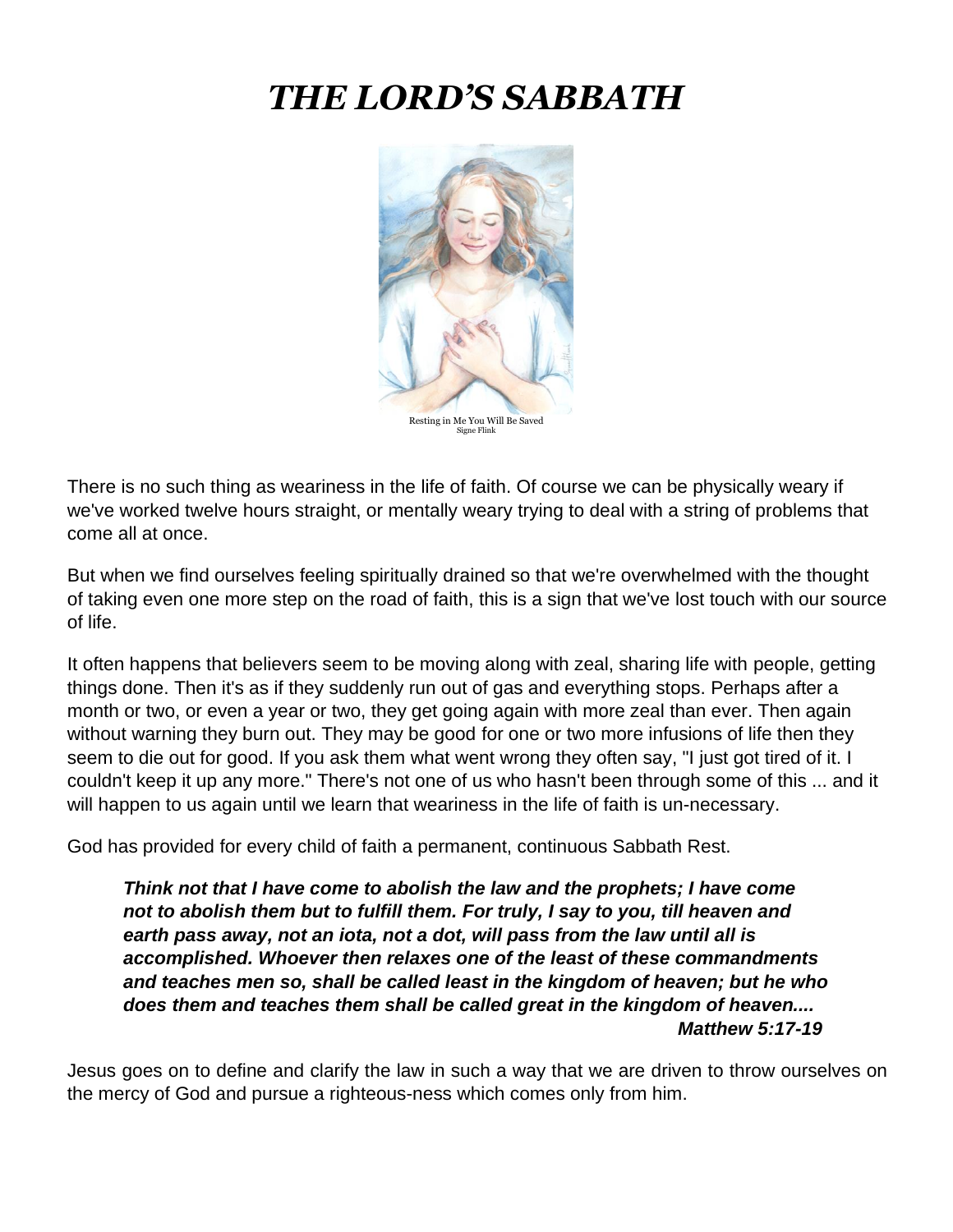But there is one law about which Jesus is strangely silent in the Sermon on the Mount. Jesus talks about murder, adultery, covetousness, the idolatry of mammon, taking God's name in vain, but he says nothing at all about the law of the Sabbath. Moreover, as Jesus' ministry gets going he is very soon in trouble with the religious establishment because from their point of view he's breaking the Sabbath law.

*One Sabbath as he was going through the grain fields; and as they made their way his disciples began to pluck heads of grain. And the Pharisees said to him, "Look, why are they doing what is not lawful on the Sabbath?" And he said to them, "Have you never read what David did when he was in need and was hungry, he and those who were with him; how he entered the house of God, when Abiathar was high priest, and ate the bread of the Presence, which it is not lawful for any but the priests to eat, and also gave it to those who were with him?" And he said to them, "The Sabbath was made for man, not man for the Sabbath; so the Son of Man is lord even of the Sabbath."*



Healing on Sabbath Days Jeremiah Yao

*Again he entered the synagogue, and a man was there who had a withered hand. And they watched him, to see whether he would heal him on the Sabbath, so that they might accuse him. And he said to the man who had the withered hand, "Come here." And he said to them, "Is it lawful on the Sabbath to do good or to do harm, to save life or to kill?" But they were silent. And he looked around at them with anger; grieved at their hardness of heart, and said to the man, "Stretch out your hand." He stretched it out, and his hand was restored. The Pharisees went out, and immediately held counsel with the Herodians against him, how to destroy him.* 

*Mark 2:23-3:6*

Here are two episodes early in Jesus' ministry which already have him a target of the leadership of Israel over the Sabbath law. In John's gospel we see this same tension. Jesus heals the man at the pool of Bethesda...on the Sabbath. He tells him to carry his pallet on the Sabbath. Jesus heals the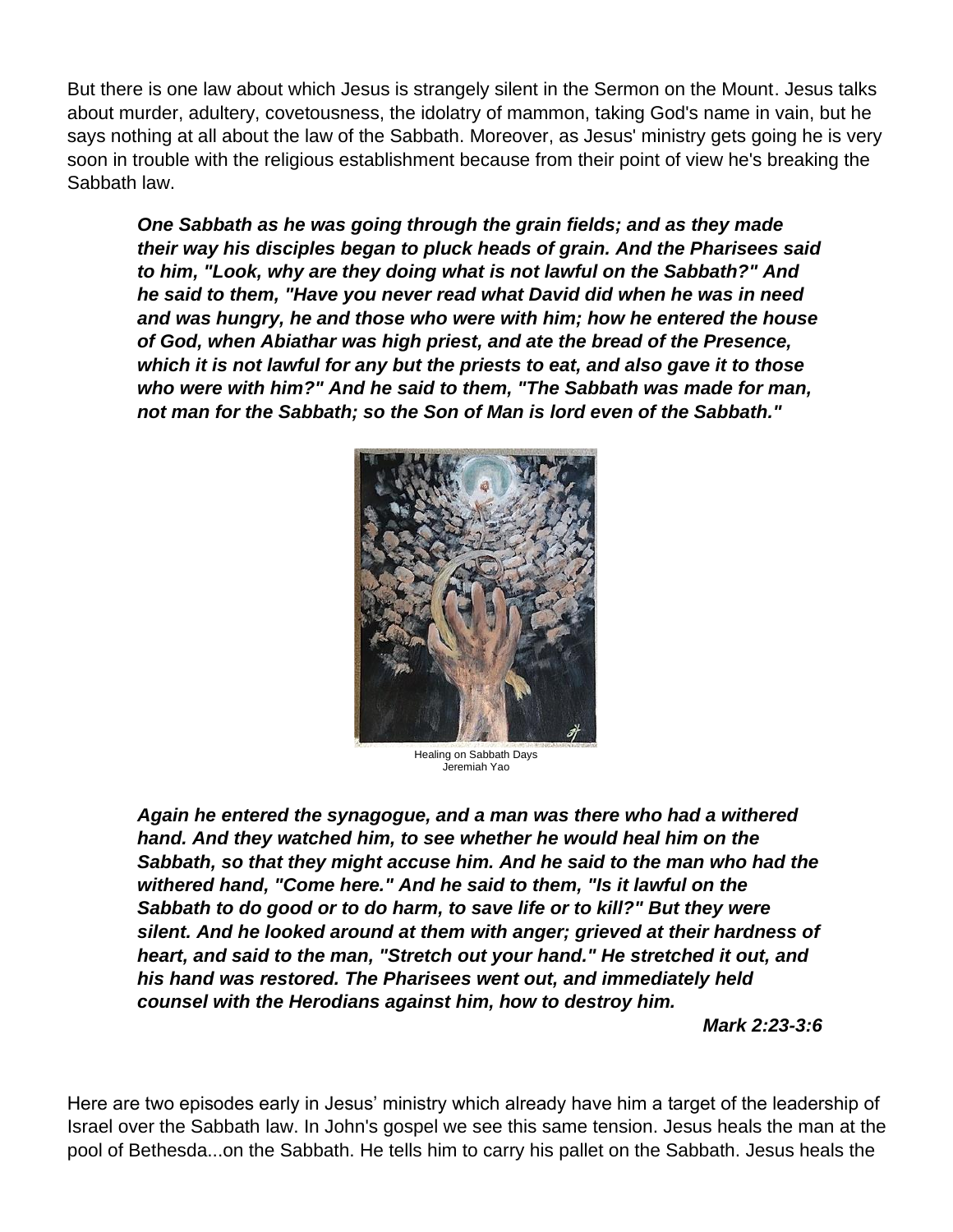man born blind on the Sabbath by making clay... illegal on the Sabbath. The Pharisees insist, "This is not from God for he does not keep the Sabbath."

So what was Jesus doing? Abolishing the Sabbath? Changing the law?

### *Think not that I have come to abolish the law and the prophets; I have come not to abolish them but to fulfill them.*

There probably was not a Sabbath day in Jesus' life from the time he left infancy, that Jesus wasn't found in the synagogue or the temple.

## *And he came to Nazareth, where he had been brought up; and he went to the synagogue, as his custom was, on the Sabbath day....*

 *Luke 4:16*

But for Jesus; the Sabbath was not some meaningless rule to add another burden to men's lives and to bore them to death.

This is what religious flesh has made the Sabbath ... another burden ... one more thing to weigh down their lives and weary them and add to their guilt.

# **What was the purpose of the Sabbath?**

Very simple: rest. A gift whereby the human race, worrying its way through life outside the Garden of Eden, might have a little rest, a little peace, a chance to heal and recover.



*The Sabbath was made for man, not man for the Sabbath…*

 *Mark 2:27*

....a chance to taste a little of the joy of Paradise in the midst of desolation.

Just as night was given for sleep so that our bodies and minds and earth-weary spirits can be renewed and wake in the morning fresh and ready for a new day, so the Sabbath was given for an even deeper rest, a break in the monotony of time whereby we get a taste of eternity to keep us going.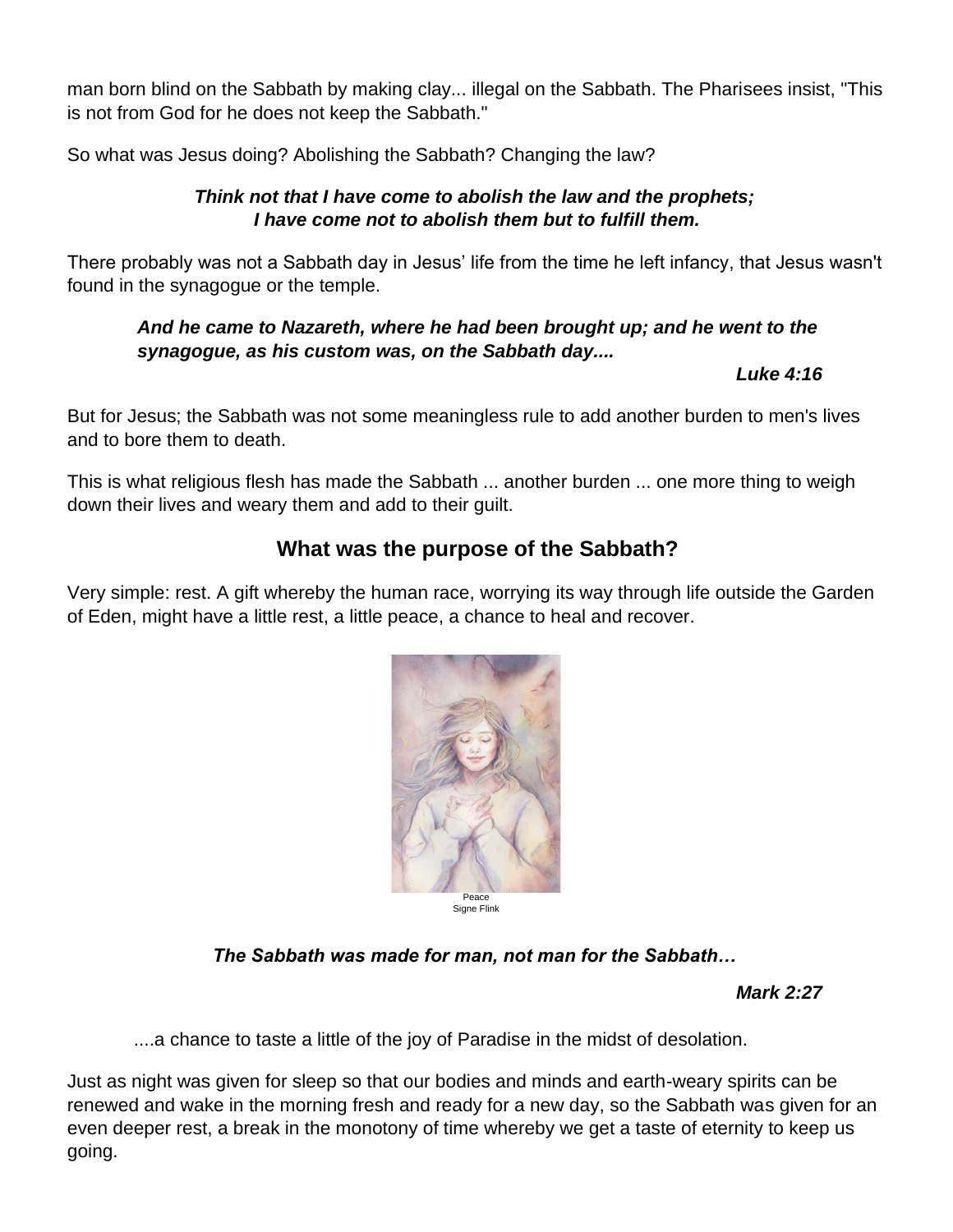The Sabbath was for Israel in time what the temple was for Israel in space...a chance to turn from all the distractions of life and come into God's presence and find God's peace again.

A place of rest.

A place of prayer.

A place of cleansing and refreshment.

The Sabbath law actually pointed to the time when everything will be at rest and the lion will lie down with the Lamb. But the Sabbath law also points to a time this side of glory when it would be possible to experience Sabbath rest continuously, even in the midst of the turmoil.

> *Have you not known? Have you not heard? The Lord is the everlasting God, the Creator of the ends of the earth. He does not faint or grow weary, his understanding is unsearchable. He gives power to the faint, and to him who has no might he increases strength. Even youths shall faint and be weary, and young men shall fall exhausted; but they who wait for the Lord shall renew their strength, they shall mount up with wings like eagles, they shall run and not be weary, they shall walk and not faint.*

> > *Isaiah 40:28-31*



This is a description of a continuous Sabbath rest, a resting even while we're in motion, a renewing even while we're pouring ourselves out...like eagles that soar without getting tired, like a heart that keeps pumping for 70, 80, 90 years and never misses a beat.

> *...Destroy this temple, and in three days I will raise it up... John 2:19*

*"I will raise it up to be your temple. I will be the place where you meet God."* 

In the Shelter of the Most High Signe Flink

Jesus could also have said, "Bury me on the Sabbath eve and when the Sabbath is past I shall rise from death to be your Sabbath, your continuous rest, your never ending revival."

#### *...so the Son of man is lord even of the Sabbath,*

*Mark 2:28*

because the whole meaning and power and glory of the Sabbath is found in him.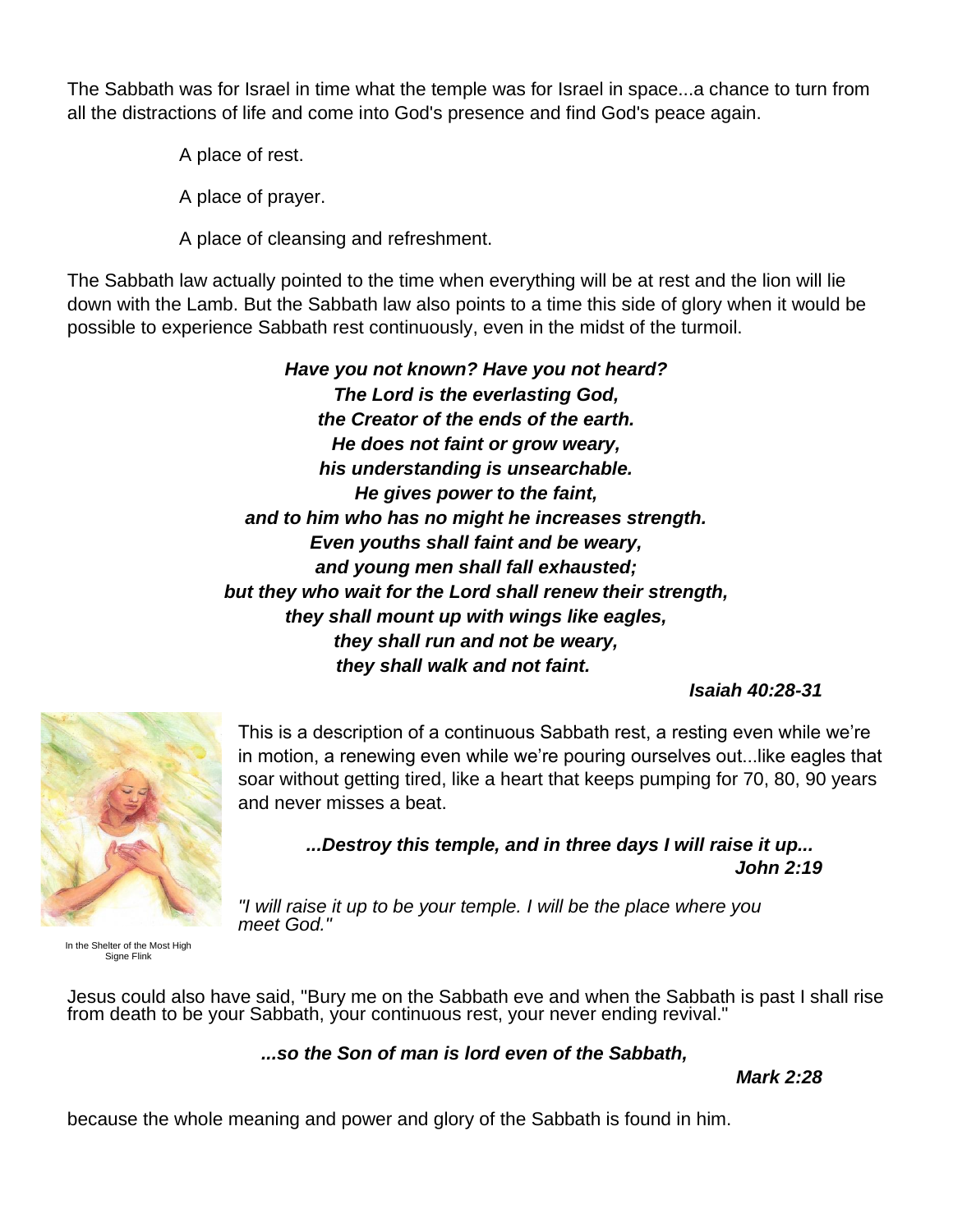# **Jesus is our Sabbath for the weariness of spiritual fatigue.**

Many of us are laboring under loads we were never meant to carry. For instance, we're exhausted trying to carry the load of our own guilt, or trying to live up to some ridiculous reputation we think we have, or should have, or trying to achieve some vain goal, or trying to make something happen that was never meant to happen.

Whatever it is we're trying to carry, Jesus says,

#### *Come to me, all who labor and are heavy laden, and I will give you rest. Take my yoke upon you, and learn from me; for I am gentle and lowly in heart, and you will find rest for your souls. For my yoke is easy, and my burden is light. Matthew 11:28-30*

"If you're outside the Kingdom, come in.

If you're inside the Kingdom, leave all that alone and come to me and be renewed

Get under my yoke and I will teach you how to spend yourself, pour yourself out and never get weary.



In fact, you'll get stronger and fresher all the time. While your outer man is wasting away, your inner man will be renewed day-by-day."

# **Jesus is our Sabbath from the weariness of dissatisfaction.**

When you're dissatisfied you tire very quickly. And one of the most unsatisfying, frustrating situations to be in is to be religious and yet never touch God.

To be reaching out for God and never finding him …thinking about God but never communing with him.

*On the last day of the feast, the great day, Jesus stood up and proclaimed, "If any one thirst, let him come to me and drink..."*

 *John 7:37*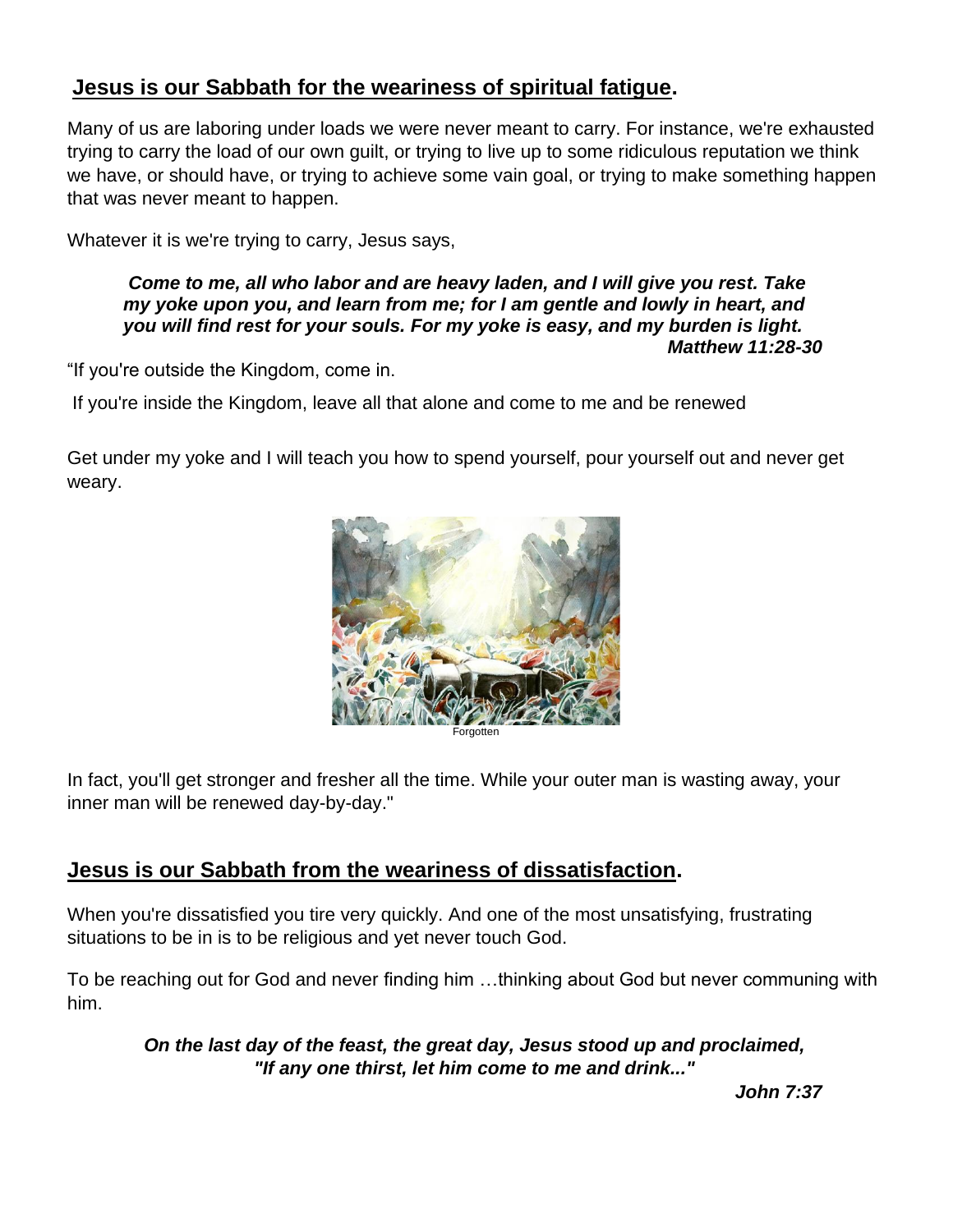# **Drink God.**



My Soul Thirsts For God Signe Flink

**Literally satisfy your thirst with a deep satisfying draft of God himself.**

*"He who believes in me, as the scripture has said, Out of his heart shall flow rivers of living water."* 

*John 7:38*

# **Jesus is our Sabbath from the weariness of an aimless life.**



Stop and Hear God's Voice

And how many believers are still drifting, lacking a dominating interest, a consuming passion .... aimless! And when we lack a dominating interest we're always tired.

It's much easier to see how absurd other men's goals are than it is to *abandon ourselves* to the pursuit of God.

Rest comes to our spirits when we have truly found the way and are walking in it.

> *And I will pray the Father, and he will give you another Counselor, to be with you forever....*

*John 14:16*

When I find myself drifting, losing my sense of purpose, I turn to him who is the way.

And as I walk with him and in his will of mercy ....